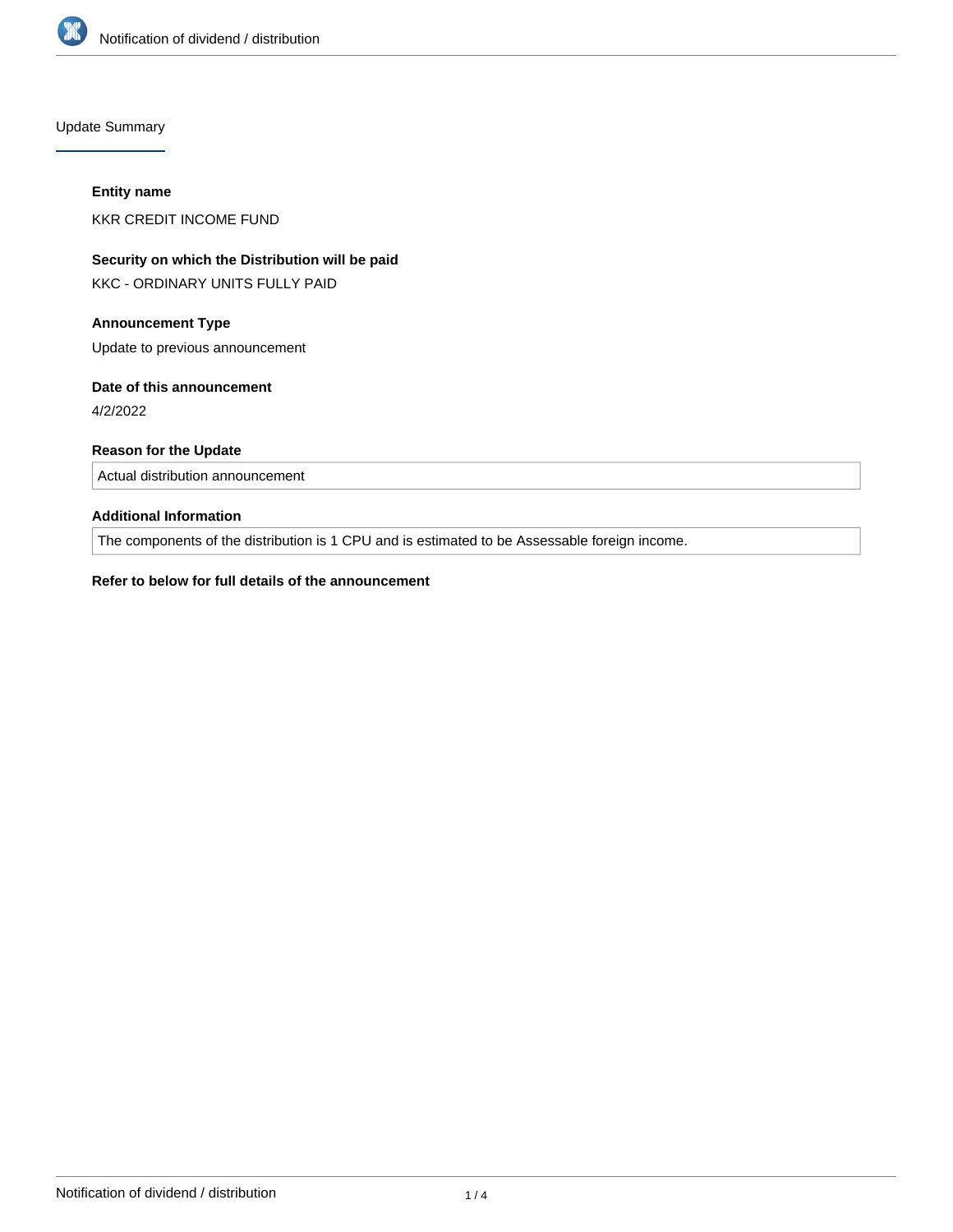

Announcement Details

Part 1 - Entity and announcement details

#### **1.1 Name of +Entity**

KKR CREDIT INCOME FUND

# **1.2 Registered Number Type** ARSN

**Registration Number**

634082107

**1.3 ASX issuer code**

**KKC** 

#### **1.4 The announcement is**

Update/amendment to previous announcement

#### **1.4a Reason for update to a previous announcement**

Actual distribution announcement

#### **1.4b Date of previous announcement(s) to this update**

31/1/2022

## **1.5 Date of this announcement**

4/2/2022

# **1.6 ASX +Security Code** KKC

**ASX +Security Description** ORDINARY UNITS FULLY PAID

Part 2A - All dividends/distributions basic details

## **2A.1 Type of dividend/distribution** Ordinary

**2A.2 The Dividend/distribution:**

relates to a period of one month

**2A.3 The dividend/distribution relates to the financial reporting or payment period ending ended/ending (date)** 31/1/2022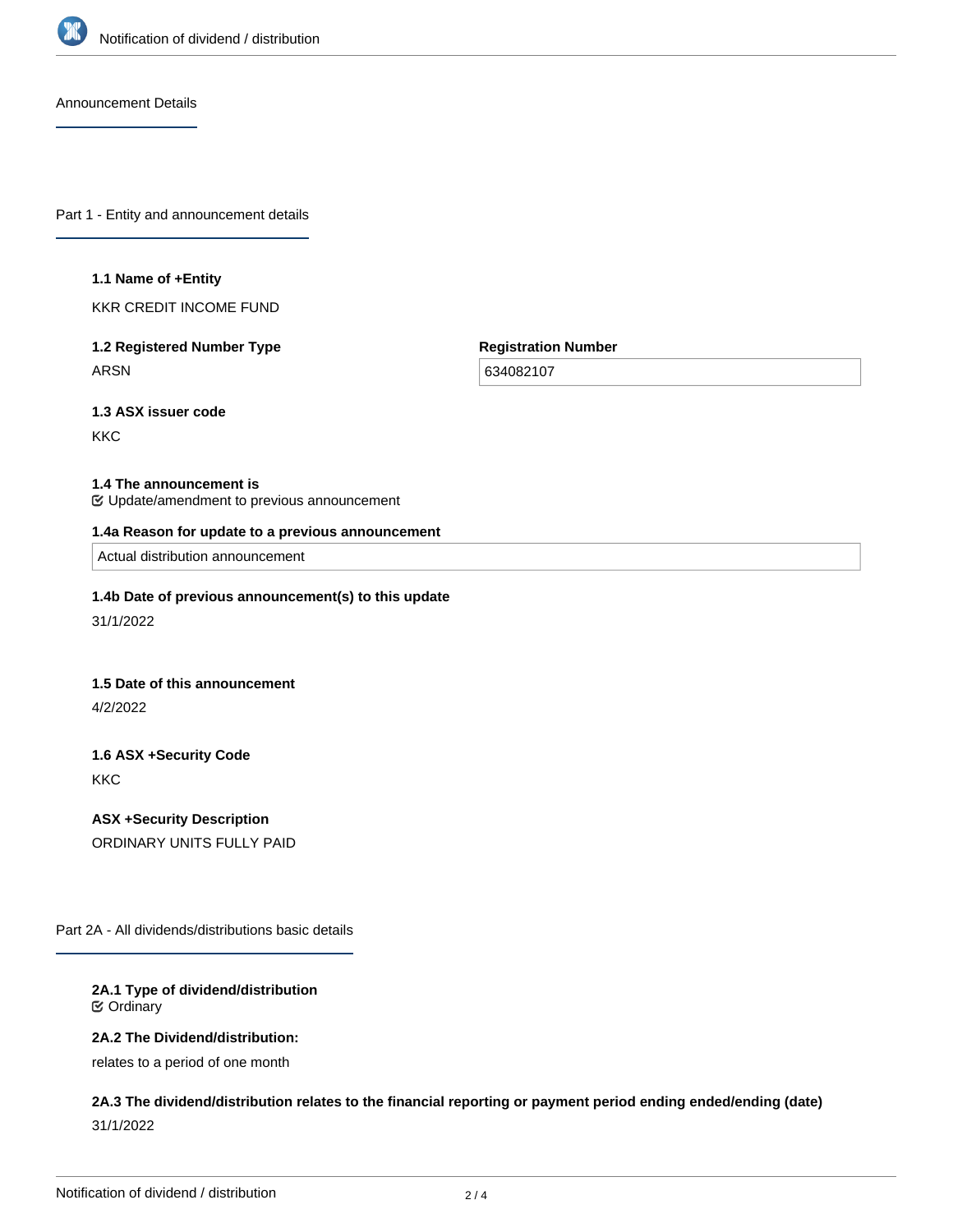

# **2A.4 +Record Date**

4/2/2022

## **2A.5 Ex Date**

3/2/2022

## **2A.6 Payment Date**

14/2/2022

**2A.7 Are any of the below approvals required for the dividend/distribution before business day 0 of the timetable?**

- **Security holder approval**
- **Court approval**
- $\bullet$ **Lodgement of court order with +ASIC**
- **ACCC approval**  $\bullet$
- **FIRB approval**
- **Another approval/condition external to the entity required before business day 0 of the timetable for the**  $\bullet$ **dividend/distribution.**

No

**2A.8 Currency in which the dividend/distribution is made ("primary currency")**

AUD - Australian Dollar

**2A.9 Total dividend/distribution payment amount per +security (in primary currency) for all dividends/distributions notified in this form**

**Estimated or Actual?** Actual

AUD 0.01000000

**2A.10 Does the entity have arrangements relating to the currency in which the dividend/distribution is paid to securityholders that it wishes to disclose to the market?** No

**2A.11 Does the entity have a securities plan for dividends/distributions on this +security?** We have a Dividend/Distribution Reinvestment Plan (DRP)

**2A.11a If the +entity has a DRP, is the DRP applicable to this dividend/distribution?** No

**2A.12 Does the +entity have tax component information apart from franking?** No

Part 3A - Ordinary dividend/distribution

| 3A.1 Is the ordinary dividend/distribution estimated at | 3A.1a Ordinary dividend/distribution estimated amount |
|---------------------------------------------------------|-------------------------------------------------------|
| this time?                                              | per +security                                         |
| tiX No                                                  | AUD 0.01000000                                        |
| 3A.1a(i) Date that actual ordinary amount will be       | <b>Estimated or Actual?</b><br>M.                     |